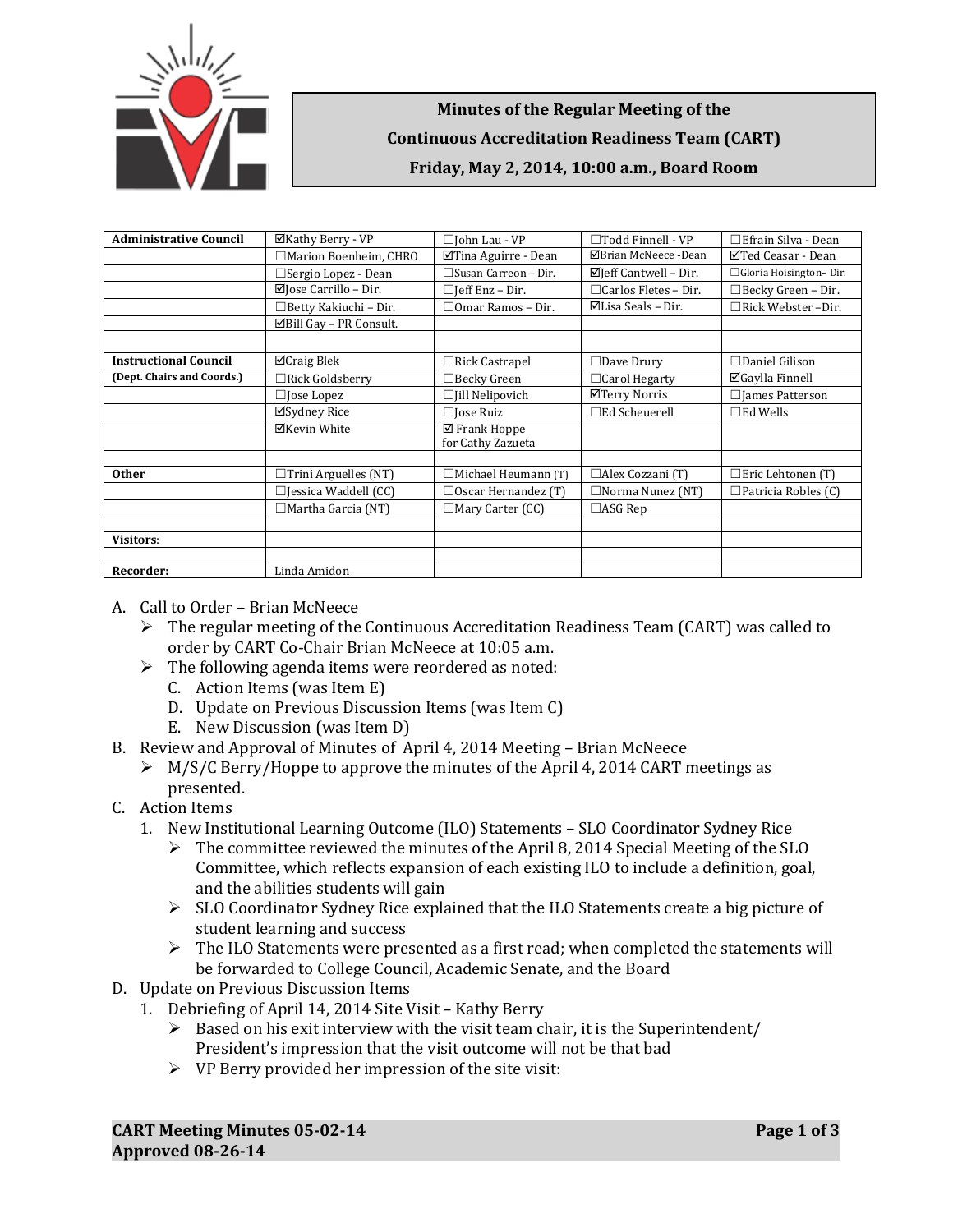- Recommendation 1: ACCJC wants to see a full cycle completed in SPOL. Consequently, the college should not implement drastic changes to its program review and planning process next year. ACCJC remarked that attendance and participation in committees (participatory governance) must be broadened
- Recommendation 7: IVC fully meets the Accreditation Standard cited<br>- Recommendation 8: IVC does not meet the applicable Accreditation S
- Recommendation 8: IVC does not meet the applicable Accreditation Standards and Eligibility Requirements. One visit team member is very concerned that IVC has not made enough progress and there may not be enough time to meet the standards by March 2015.
- IVC must meet all standards by March 2015. ACCJC will request to see the 2015- 2016 budget. In order to show full compliance, IVC:
	- $\checkmark$  Cannot lower reserves below required and prudent level
	- $\checkmark$  The budget must be balanced
	- $\checkmark$  Must begin to fund long-term liabilities
	- $\checkmark$  Must develop a plan to achieve our self-stated goal of 16.6% reserves.
- In addition to the visit team's evaluation, the Special Finance Report will be considered in ACCJC's decision regarding IVC's accreditation status. ACCJC will meet in June to determine IVC's accreditation status and will notify the college of its actions in early July.
- $\geq 2014$ -2015 will be a tough year; between now and December, all employees will need to work together to facilitate the stabilization of IVC's finances. The Budget and Fiscal Planning Committee will play a pivotal role and it may be necessary to bring back faculty over the summer to help
- $\triangleright$  Discussion and Comments:<br>Some decisions that will
	- Some decisions that will be made will be unpopular<br>- IVC hired FCMAT to conduct a review of its finances
	- IVC hired FCMAT to conduct a review of its finances, among other things. Has IVC addressed everything in the FCMAT report?
	- If a consultant is hired to assist with accreditation, will we/IVC be able to implement the consultant's advice and recommendations? The President's Cabinet will discuss this matter. Noted a Special Trustee would require the Board relinquish governance.
	- The response teams must have more participation of the members<br>- Some fiscal issues arising from contractual obligations will be more
	- Some fiscal issues arising from contractual obligations will be more difficult to address
		- $\checkmark$  The District did not sunshine by the April 1 deadline, are there 'reopeners' or only voluntarily with agreement of the unions
		- $\checkmark$  Most faculty is not aware of the severity of the situation
		- $\checkmark$  Next week, programs will be asked to determine essential needs in order to reduce their 2014-2015 budgets
	- Has an investigation of categorical subsidies been done?
		- Dean Ted Ceasar reported he had met with VP John Lau and conducted an analysis; VP Lau will present the findings to the Board in June

## E. New Discussion

- 1. Debriefing of Program Review Process EMPC Co-Chair Ted Ceasar
	- $\triangleright$  The program review process was slightly different this year, and it was again delayed
	- $\triangleright$  Program review will be conducted using SPOL next year and ACCJC has recommended that a complete program review cycle is conducted; consequently, we must adhere to the planning calendar, which calls for program review to be completed in November for generation of a budget in March
	- $\triangleright$  Resource requests are currently being reviewed by Resource Plan Committees
	- $\triangleright$  An evaluation of the program review process was conducted via survey and the findings/recommendations will be used next year
	- $\triangleright$  SPOL training will take place May 21 and 22